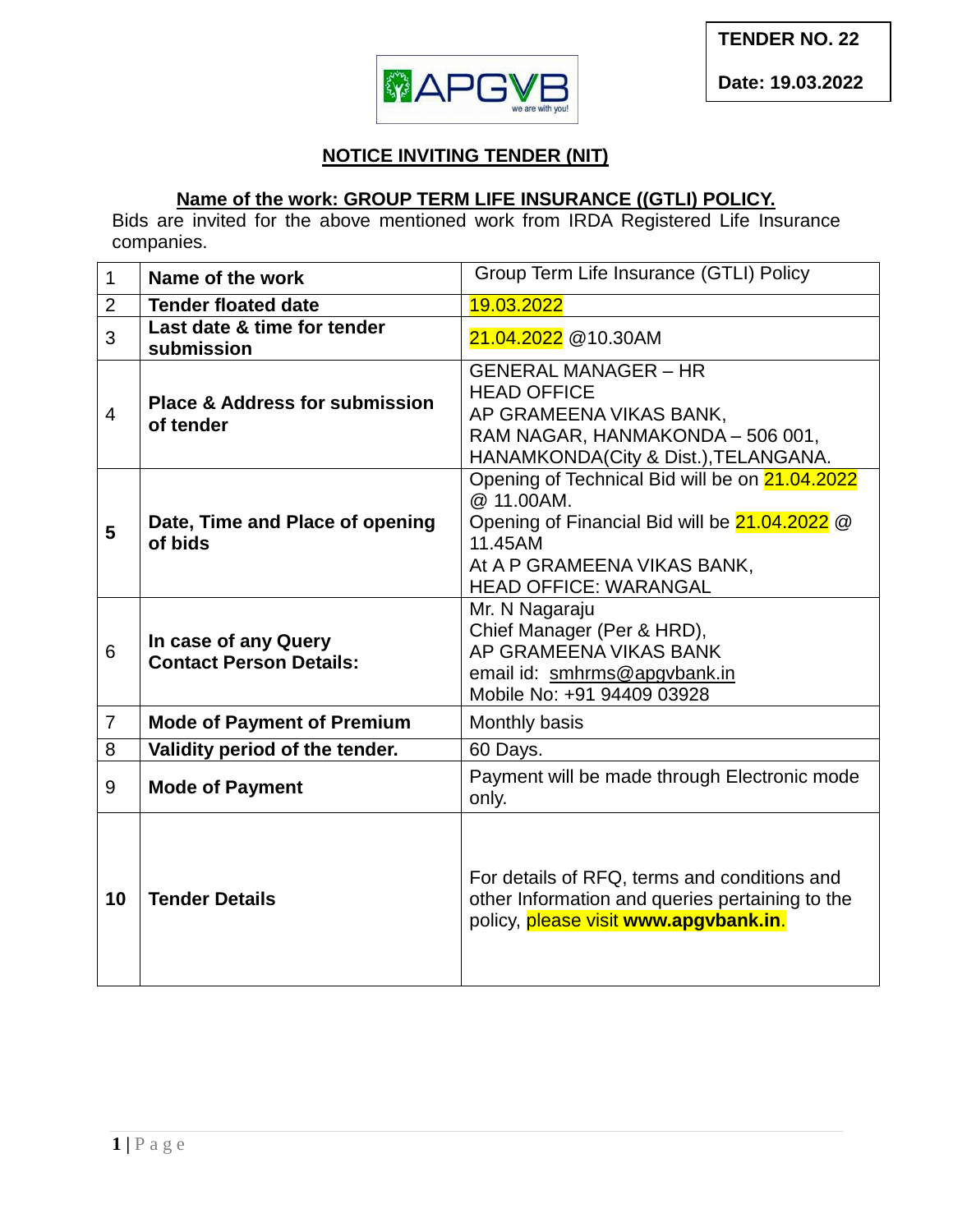### **Tender Procedure for submission:**

Sealed envelopes A & B (as stated below) to be placed in a single cover (sealed) and super scribed as **"Tender for Group Term Life Insurance Policy for APGVB STAFF"**. The sealed envelope should be dropped in the tender box placed in the office before the Tender due date and time. Those who send the tender documents by post, have to ensure that the documents should reach before the prescribed time & date. The Bank will not take any responsibility under any circumstances for courier/ postal delays.

### **ENVELOPE 'A':**

This envelope should contain **Technical Bid** Only (Annexure-I&II) and super scribed as **Technical Bid for Group Term Life Insurance Policy for APGVB.**

### **ENVELOPE 'B':**

This envelope should contain only the **Financial Bid** Only (Annexure-III) and super scribed as **Financial Bid for Group Term Life Insurance Policy for APGVB.**

### **Terms and conditions**:

- 1. Technical Bid as per Annexure-I duly signed & stamped by Insurance Company.
- 2. The technical bid will be opened first, the financial bid will be opened only for those bidder who have successfully qualify for the technical bid
- 3. During the tender opening one authorized representative of the bidder may be present.
- 4. The rate/ Financial /technical offer of the bidder should remain valid for 60 days from date of opening of Financial Bid.
- 5. The Technical bid and financial bid shall be opened on the same day.
- 6. Bids which are late/vague/ sent by fax/ sent by email/incomplete/not confirming to the laid down procedure in any respect will be rejected.
- 7. It would be the responsibility of the bidder to ensure that all necessary approvals from their competent authority from Branch/Regional/Head offices are in place while participating in the bidding process and shall be produced if required by the Bank.
- 8. The bidder shall ensure that all the terms & conditions are forming part of the tender and any other discussed and agreed during the tender process shell be incorporated in the policy document.
- 9. In case of differences arising in the terms and conditions of the tender documents with the firms, the decision of APGVB shall prevail.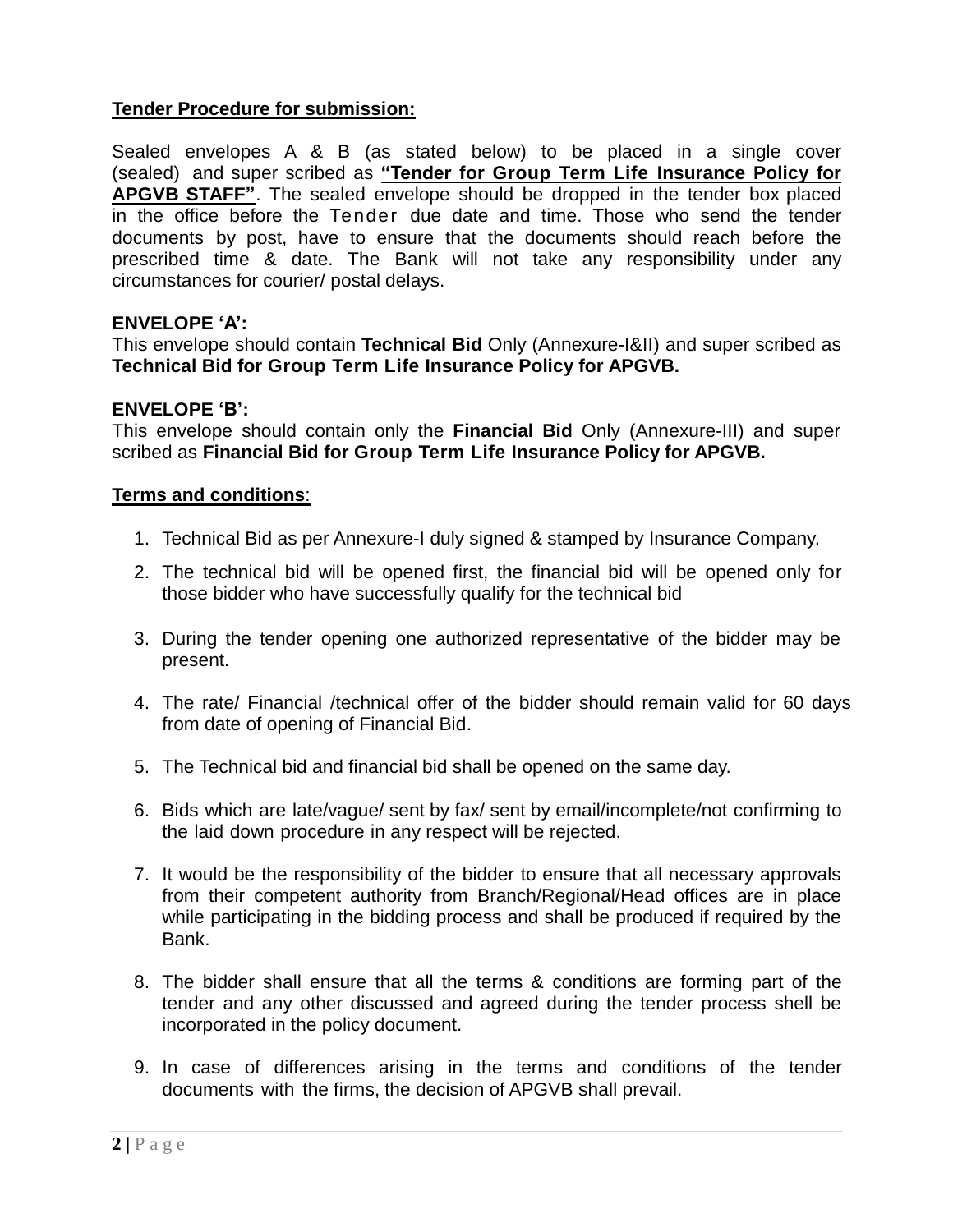- 10.APGVB reserves the right to modify / change / delete / add any further terms and conditions prior to tender opening.
- 11.Arbitration- All dispute and differences which may arise between the APGVB and the Insurance Company shall be referred to Chairman of APGVB whose decision shall be binding on all concerned.
- 12.The bank reserves the right to cancel or postpone the tenders at any stage without assigning any reason.
- 13.The bank may issue corrigendum to tender document before due date of submission of the bid. The bidder is required to read the tender document in conjunction with the corrigendum if any issued by APGVB.
- 14.APGVB reserves the right to negotiate with L1, L2 & L3 bidders in case the premiums are on the higher side and the bidder by bidding thus confirms to negotiate in such an eventuality.

Sd/- (G Sukumar) **General Manager-HR & IT Andhra Pradesh Grameena Vikas Bank Head Office: Warangal Date: 19.03.2022**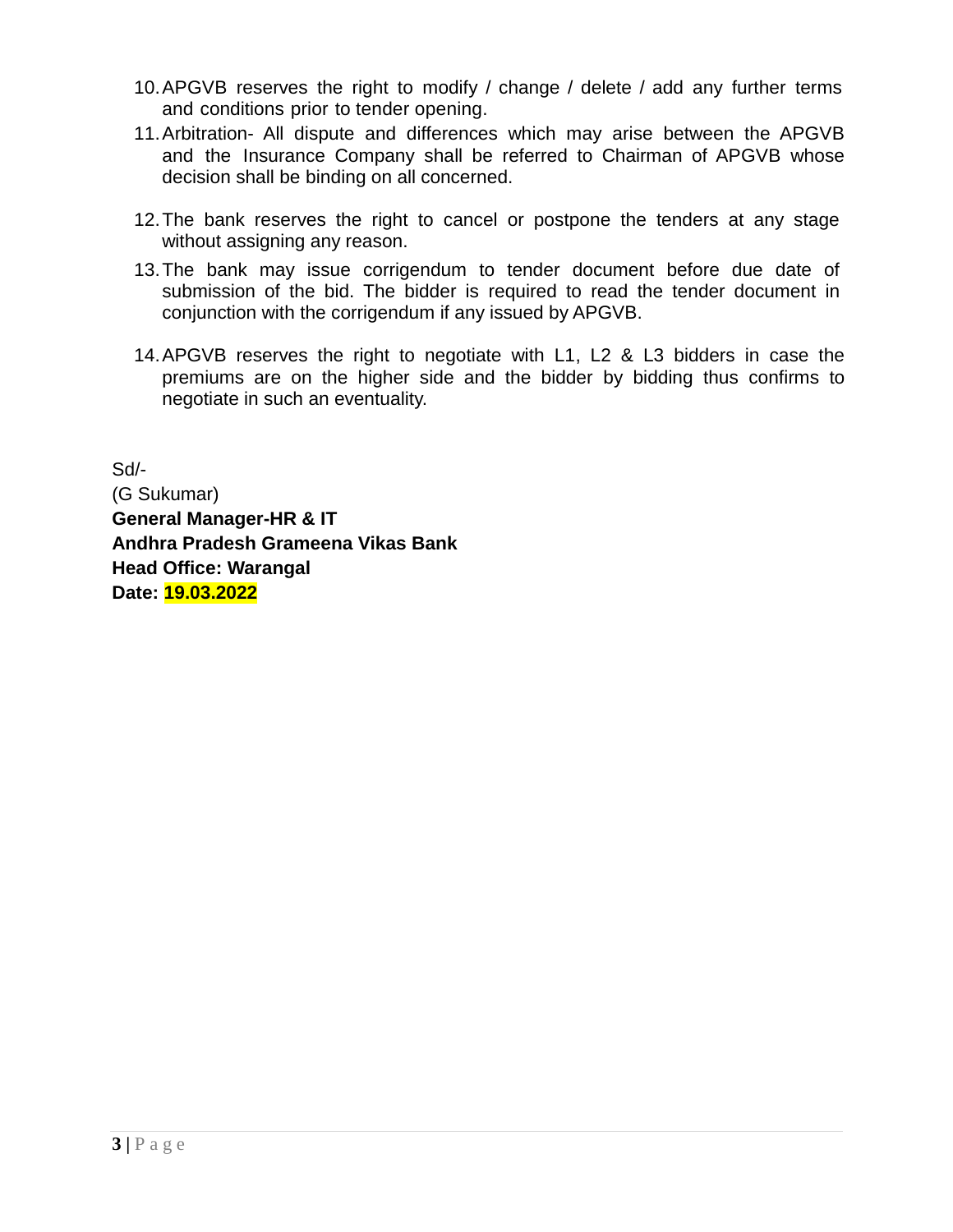### **Annexure I (Declaration of Acceptance from Bidder)**

**To Date: THE CHAIRMAN, AP GRAMEENA VIKAS BANK, RAM NAGAR, HANAMKONDA HANAMKONDA (City & Dist.)– 506 001, TELANGANA STATE.**

Dear Sir,

### **Sub: - Tender for Group Term Life Insurance (GTLI) Policy of APGVB**

### **Ref: Notice inviting Tender No: 22 /2021-22, dated 19.03.2022**

With reference to the above, I am/ we are offering our competitive prices for Group Term Life Insurance Policy of APGVB STAFF.

I/We hereby reconfirm and declare that I/ We have carefully read and understood the above referred tender document including instructions, Annexures, Terms &Conditions, Coverage's, Specifications, Schedule and all the contents stated therein and corrigendum, if any, published on APGVB website.

I/We confirm that all necessary approvals from our competent authority at Regional Offices/Head Offices have been taken before submitting the Technical as well as the Financial Bid.

Thanking you,

Yours faithfully,

(Signature of the Tenderer)

| Name: |  |
|-------|--|
|-------|--|

| Designation |  |
|-------------|--|
| Stamp:      |  |

| Mobile No. |  |  |  |  |
|------------|--|--|--|--|
|            |  |  |  |  |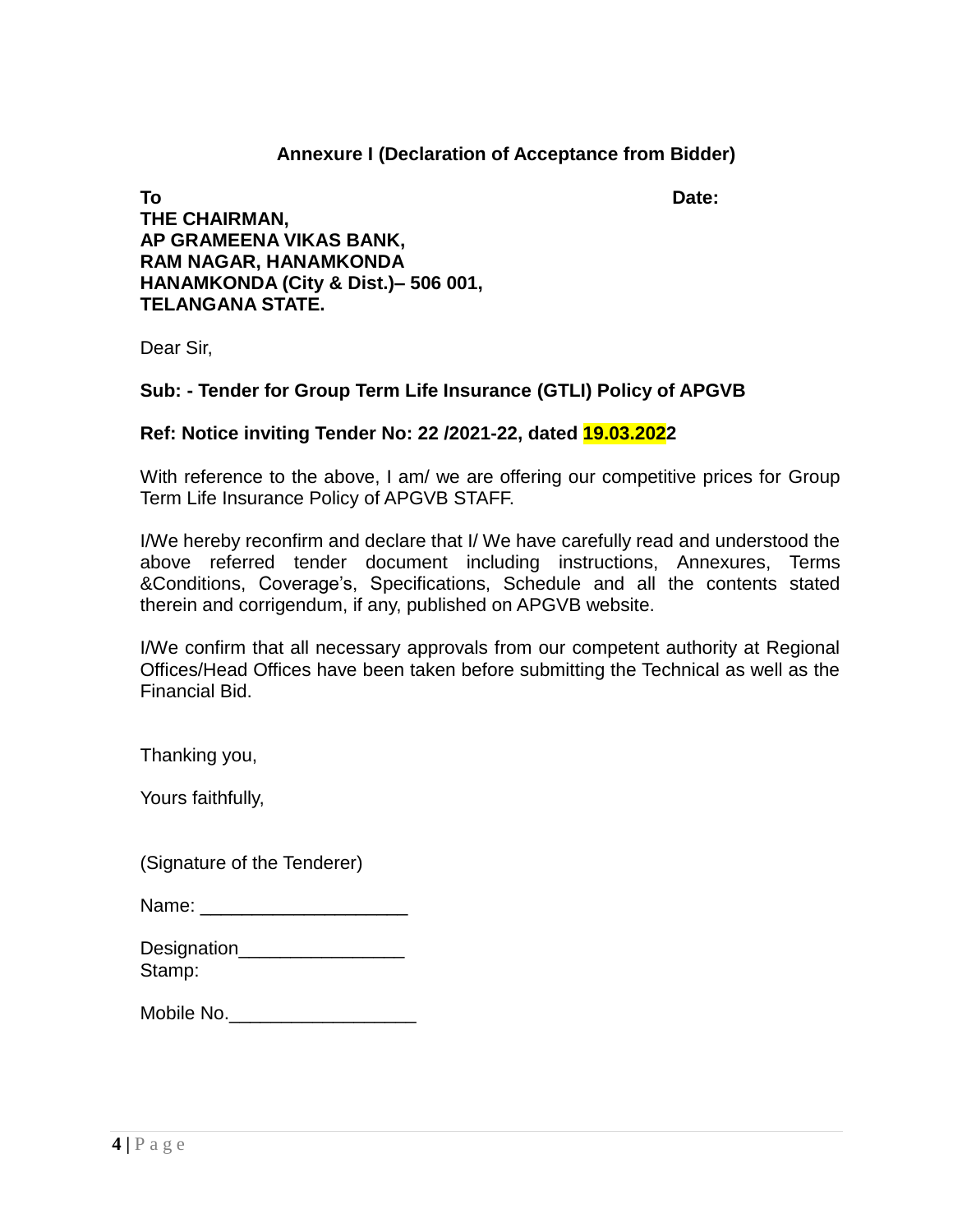#### **Annexure II**

#### **REQUEST FOR QUOTE (RFQ) FOR GROUP TERM LIFE INSURANCE FOR APGVB EXISTING STAFF**

| <b>Name of The Proposer</b> | Andhra Pradesh Grameena Vikas Bank                        |                                 |                 |  |
|-----------------------------|-----------------------------------------------------------|---------------------------------|-----------------|--|
| <b>Period of Insurance</b>  | 27/05/2022 to 26/05/2023                                  |                                 |                 |  |
| <b>Address of The</b>       | Head Office, Door No.2-5-8/1, Ram Nagar, Hanmakonda -     |                                 |                 |  |
| <b>Proposer For</b>         | 506001                                                    |                                 |                 |  |
| <b>Correspondence</b>       |                                                           |                                 |                 |  |
| <b>Coverage for</b>         | Existing employees who are on rolls and willing to opt-in |                                 |                 |  |
| <b>Staff Grade</b>          | No. Of                                                    | <b>Sum Assured Per Employee</b> |                 |  |
|                             | Emp.**                                                    | <b>Option 1</b>                 | <b>Option 2</b> |  |
| <b>Office Attendants</b>    | 55                                                        | 25,00,000/-                     | 15,00,000/-     |  |
| <b>Office Assistants</b>    | 1075                                                      | 40,00,000/-                     | 30,00,000/-     |  |
| <b>Officers</b>             | 2171                                                      | 60,00,000/-                     | 40,00,000/-     |  |
| <b>Total</b>                | 3301                                                      |                                 |                 |  |

**\*\*** Number of staff members is tentative

### **Coverage:**

- 1. Self Only.
- 2. Any death to be covered from day one of the policy.
- 3. Death due to Terrorism /Suicide /Murder to be covered from day one of the policy.
- 4. Accidental Death Rider (ADB) 100% on Sum Insured

### **Other Terms & Conditions:**

- **a.** Retiring Employees during the period of policy in force shall be covered under the policy till the end of the policy period.
- **b.** Mid-term additions/deletions on pro-rata basis.
- **c.** The premium will be paid on monthly basis.
- **d.** Conditional Bids are liable to be rejected.

| <b>Claims Experience - For Self only</b> |                        |                               |                                            |  |
|------------------------------------------|------------------------|-------------------------------|--------------------------------------------|--|
| <b>Policy Year</b>                       | No of<br><b>Claims</b> | <b>Claim</b><br><b>Amount</b> | <b>Remarks</b>                             |  |
| 2015-16                                  | 2                      | 15,00,000                     | No Accidental Deaths                       |  |
| 2016-17                                  | 2                      | 15,00,000                     | No Accidental Deaths                       |  |
| 2017-18                                  | 3                      | 80,00,000                     | One Accidental Death                       |  |
| 2018-19                                  | 6                      | 1,00,00,000                   | No Accidental Deaths                       |  |
| 2019-20                                  | 8                      | 3,60,00000                    | Two (2) Accidental Deaths & One (1) Murder |  |
| 2020-21                                  | 13                     | 5,00,00,000                   | One Accidental Death                       |  |
| 2021-22<br>1,00,00,000<br>4@             |                        |                               | One Accidental Death                       |  |

@Two (2) claims settled, Two (2) claims (Rs.50,00,000/-) under process, One (1) claim intimation (Rs.10,00,000/-) received.

### **Annexure - III**